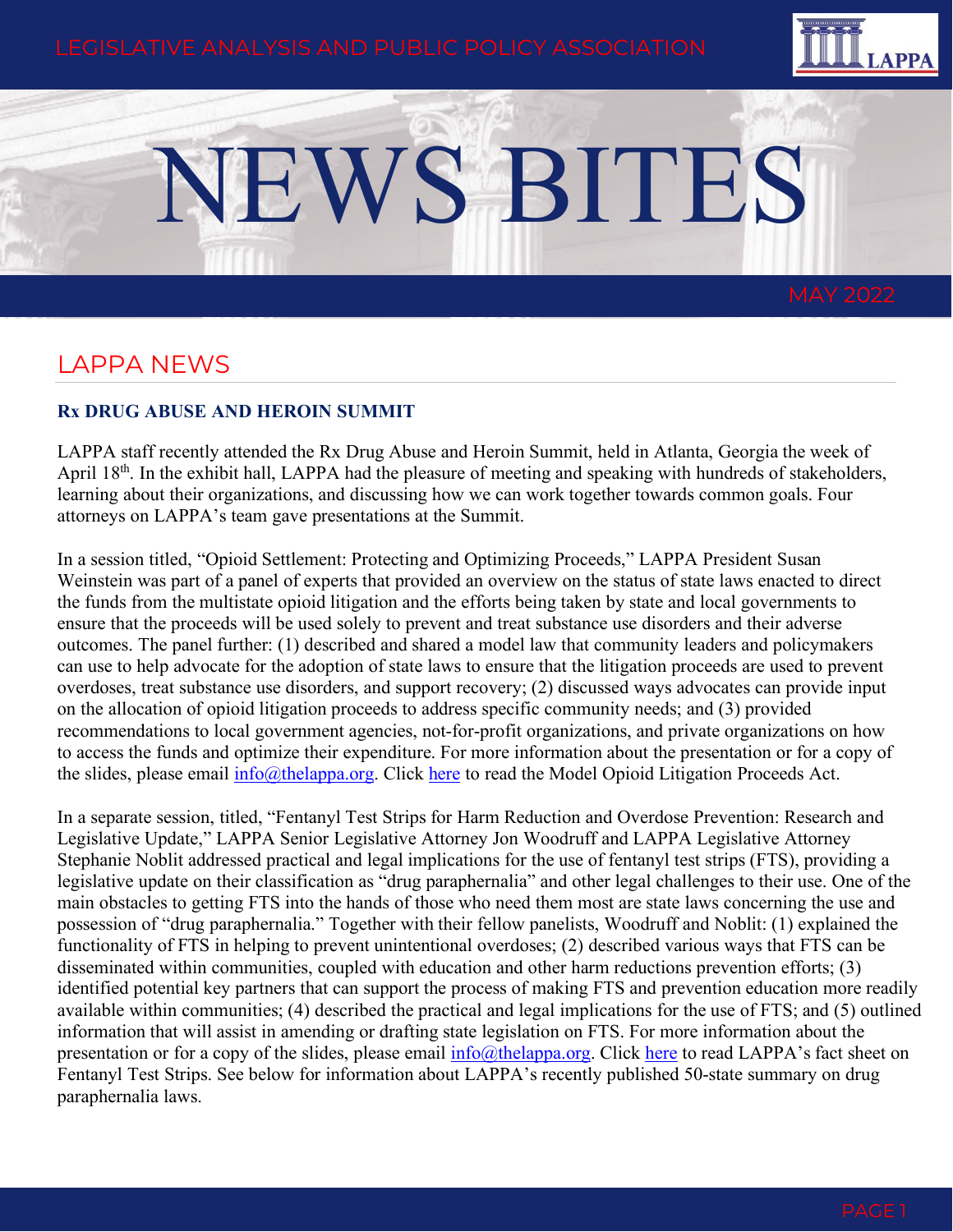LAPPA Senior Legislative Attorney Heather Gray was in the Summit's poster hall with a presentation titled, "Syringe Service Programs: Radical Expansion of Access to Sterile Syringes as a Means of Reducing the Risk of Overdose." The poster included information on: (1) the scope of the problem; (2) what comprises a syringe service program (SSP); (3) the benefits of SSPs; and (4) obstacles to implementation of SSP programs. To receive a copy of the poster, please email [info@thelappa.org](mailto:info@thelappa.org) and visit LAPPA's website to review the Model Syringe Service [Services Program Act,](https://legislativeanalysis.org/model-syringe-services-program-act/) the [Syringe Services Program Fact Sheet,](https://legislativeanalysis.org/syringe-services-programs/) and a [50-state Summary of](https://legislativeanalysis.org/syringe-services-programs-summary-of-state-laws/)  [Syringe Services Programs](https://legislativeanalysis.org/syringe-services-programs-summary-of-state-laws/) across the country.

#### **BOARD OF DIRECTORS**

LAPPA is pleased to announce that it recently welcomed four new members to its Board of Directors:

- Michael Barnes is the Chairman of the Center for U.S. Policy, a not-for-profit organization advancing solutions to pressing national challenges, including the substance use disorder and drug poisoning crises. He is also a Principal Attorney at Sequel Legal, where his practice is on health and drug law and policy. Mr. Barnes was a political appointee under President George W. Bush, having served as confidential counsel in the White House Office of National Drug Control Policy;
- Honesty Liller is the Chief Executive Officer of the McShin Foundation, a not-for-profit authentic peerto-peer recovery community organization (RCO), that supports individuals and their families when a person is suffering from a substance use disorder. Ms. Liller is the recipient of the 2015 Vernon Johnson Award given by Faces and Voices of Recovery. She has been a field reviewer for the Substance Abuse and Mental Health Services Administration, Faces & Voices of Recovery, and the Council on Accreditation of Peer Recovery Support Services. As a female entrepreneur, she co-founded CARE Talks, LLC. which provides information to communities about substance use disorders and recovery. Honesty is a woman in long-term recovery and is able to be a voice for those with substance use disorder and their families;
- Amelia Walton is a licensed professional counselor, consultant, and advocate who specializes in working with developmental and acute trauma. She holds degrees in psychology and clinical mental health counseling as well as an education specialist degree. Ms. Walton has advanced training in multiple trauma-informed modalities and is certified in eye movement desensitization and reprocessing; and
- Brandon Wieland is a certified public accountant and certified financial planner who spent the first 15 years of his career working in the public accounting industry, primarily working with not-for-profit organizations conducting financial statement audits and regulatory and compliance tax filings. He also served as an outsourced consultant for accounting systems and operations. Mr. Wieland is currently the Director of Finance for the American Society for Biochemistry and Molecular Biology (ASBMB), an international  $501(c)(3)$  not-for-profit scientific society with over 11,000 members. Click [here](https://legislativeanalysis.org/board/) to learn more about LAPPA's new board members.

#### **FACT SHEETS & 50-STATE SUMMARIES**

Just under 106,000 Americans died from a fatal drug overdose between November 2020 and October 2021. This is the highest number of drug overdose deaths ever recorded. Opioids are a major contributor to the drug overdose epidemic and many opioid overdose deaths could be prevented with the timely administration of naloxone, an emergency opioid antagonist medication that is approved by the Food and Drug Administration (FDA) to reverse an opioid overdose. Approximately 60 percent of the 106,000 deaths mentioned above are linked to illicitly manufactured fentanyl. When someone shows signs of an opioid overdose, the timely administration of naloxone can play a huge role in stopping the overdose until the person can receive medical intervention. Research indicates that overdose deaths decrease when emergency opioid antagonists and overdose education are made available to community members. LAPPA's new [fact sheet](https://legislativeanalysis.org/naloxone-access/) provides readers with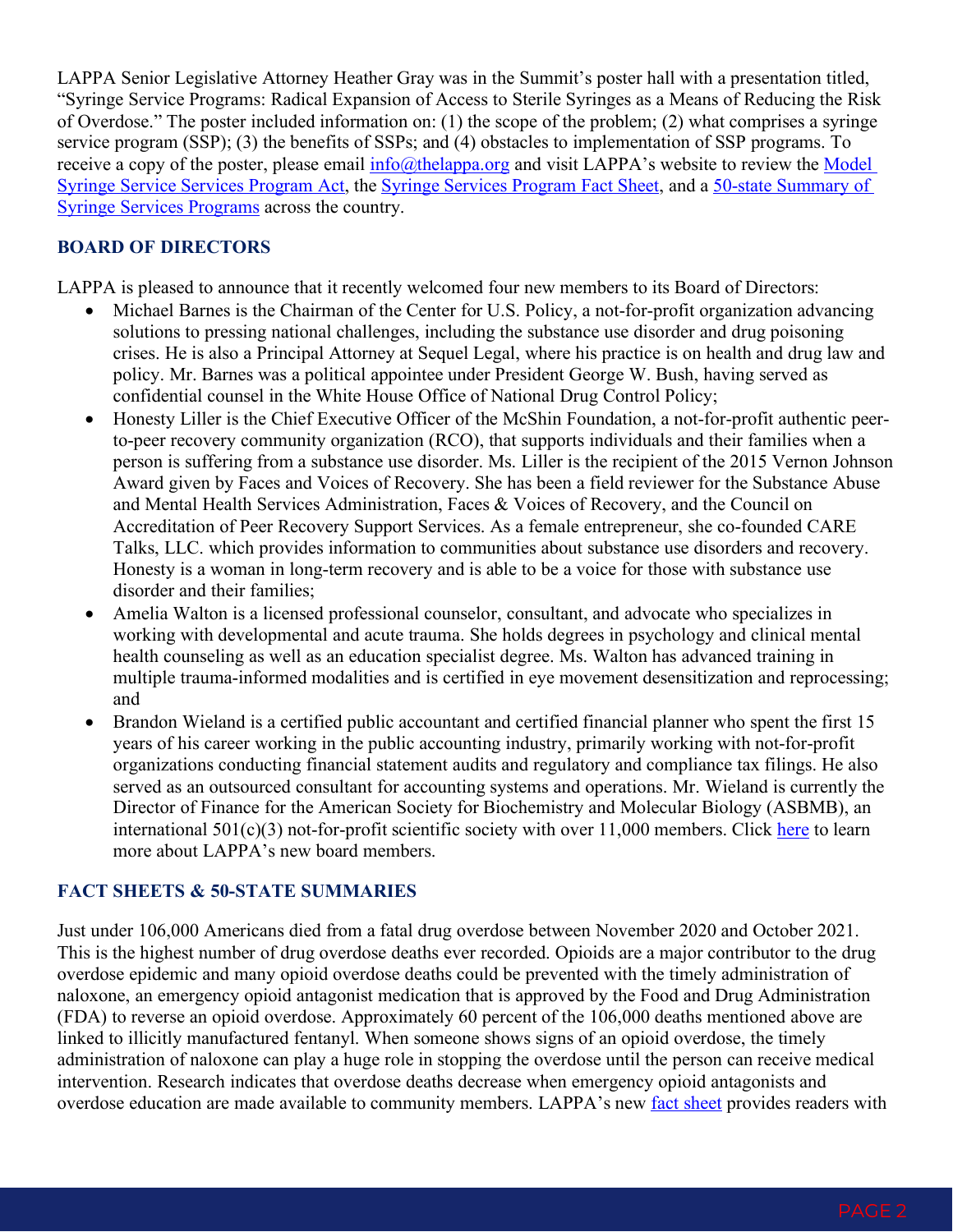an overview of what naloxone is and a brief overview of naloxone access laws in the United States. Visit LAPPA's website to review the [Model Expanded Access to Emergency Opioid Antagonists Act,](https://legislativeanalysis.org/model-expanded-access-to-emergency-opioid-antagonists-act/) and the [50](https://legislativeanalysis.org/naloxone-summary-of-state-laws/) [state summary on naloxone laws.](https://legislativeanalysis.org/naloxone-summary-of-state-laws/)

Given the increased emphasis in recent years on using harm reduction strategies to stem the overdose crisis, the hurdle posed by state drug paraphernalia laws to establishing syringe services programs or distributing and using testing equipment is not inconspicuous. Accordingly, LAPPA undertook a research project to identify both currently-in-force statutes and recently proposed legislation, throughout all 50 states and the District of Columbia, concerning the treatment of needles, syringes, and testing equipment, under state drug paraphernalia laws. The results of this research project are presented in a [50-state summary on drug paraphernalia laws](https://legislativeanalysis.org/drug-paraphernalia-summary-of-state-laws/) which provides jurisdiction-by-jurisdiction tables describing aspects of each law in effect as of March 2022, including: (1) statutory citations and effective dates of drug paraphernalia laws and exceptions to those laws, if any; (2) dates of substantive amendments to the cited statutes, if any; (3) whether or not a state's definition of drug paraphernalia includes syringes, needles, and/or testing equipment; (4) penalties for possession or use of drug paraphernalia; (5) circumstances under which use or possession of drug paraphernalia is allowed; (6) forfeiture provisions; and (7) recently proposed, but not yet enacted, legislation. LAPPA designed this document to provide a singular resource for each jurisdiction's laws; allow for a comparison of these laws between jurisdictions; and identify and highlight interesting provisions.

# STATE NEWS BITS

**Colorado:** In February, the Denver Department of Public Health and Environment announced that city residents could order fentanyl testing strips and naloxone directly from the city, free of charge. A little over one month after the announcement, the agency received 4,500 requests for naloxone and the testing strips – the high demand has resulted in shortages and distribution problems. Limited supply of these harm reduction measures is a growing problem as the opioid crisis deepens and more individuals are seeking out the life-saving tools.

**Connecticut:** A new state bill, unanimously advanced through committee, would dedicate \$3 million to explore psychedelic-assisted therapy using doctor-supervised MDMA or psilocybin as an alternative to treat conditions such as depression and post-traumatic stress disorder. HB 5296 creates a pilot program in partnership with the state's Department of Mental Health and Addiction Services and establishes an advisory panel to get a jump start on crafting state regulations in advance of possible loosening restrictions on federal regulations surrounding the use of psychedelics as a treatment modality.

**Delaware:** State officials recently announced a new program to train and educate restaurant workers on how to recognize and reverse opioid overdoses. The state's Division of Public Health's Office of Health Crisis Response will teach servers how to determine if someone is experiencing an overdose and what steps to take to save that person's life. The program was created with restaurant, hospitality groups, and other food service industry workers in mind and will work to eliminate some of the stigma associated with substance use disorder.

**Georgia:** Governor Brian Kemp recently signed HB 1013, the Georgia Mental Health Parity Act, which mandates that private insurance companies that offer mental health coverage must do so in the same manner in which physical health conditions are covered. The legislation also funnels more money into treatment and crisis services and brings the state up to par with federal parity laws.

**Illinois:** Governor JB Pritzker announced a new plan that provides resources to help those suffering with a substance use disorder, particularly opioid use disorder, in Black and Latinx communities. The plan, which is already being implemented, is providing help via a mobile van which is equipped with different types of medication (*e.g*., buprenorphine or naloxone) that assists those with an opioid use disorder. For example, \$50,000 naloxone kits have been distributed through the new initiative, throughout Chicago's West Side neighborhoods, which have been ravaged by overdoses in recent years.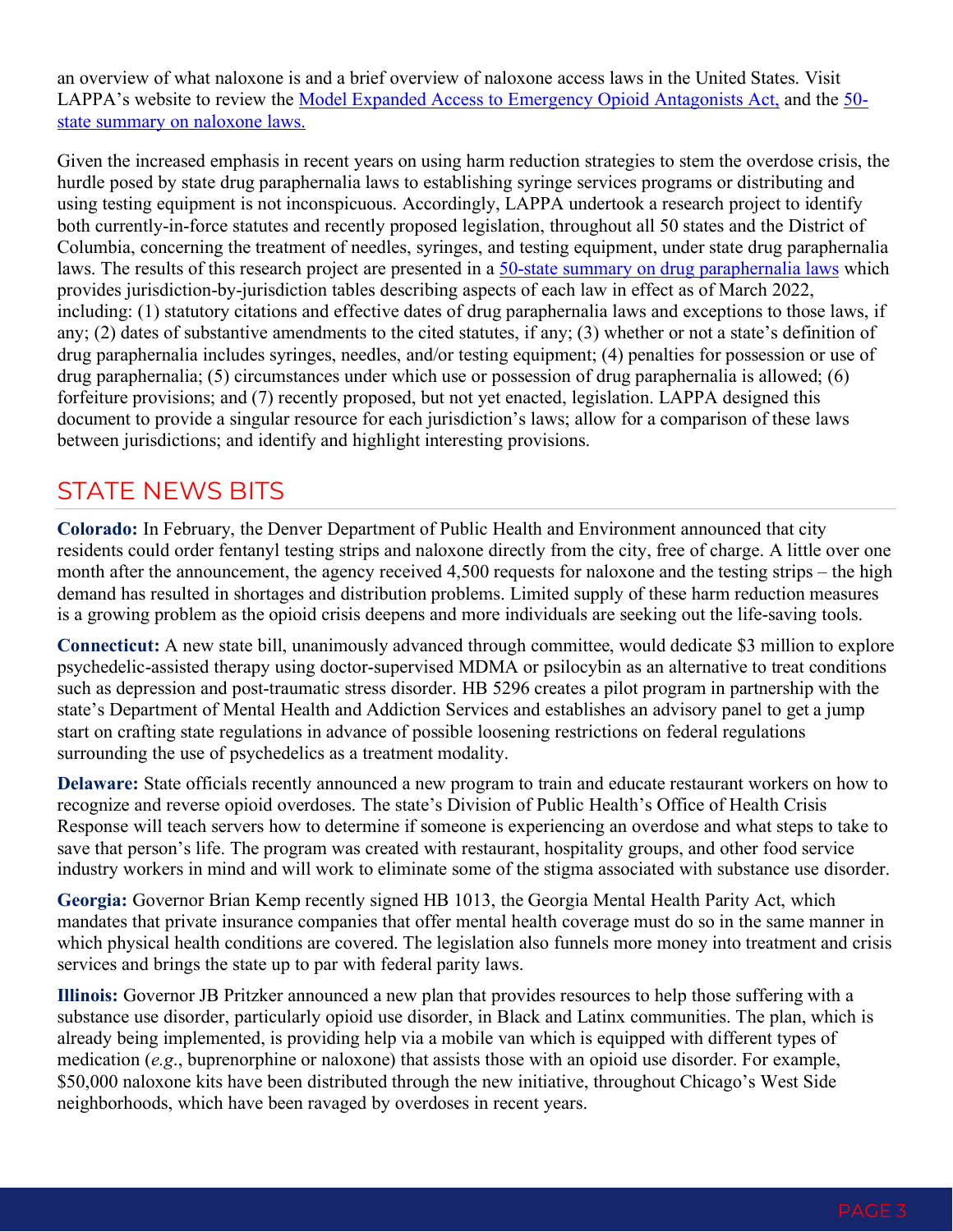**Maryland:** The Maryland Department of Health and Maryland 211, a program that assists those with behavioral health issues, announced the launch of a new database that will improve access for residents looking for mental health and substance use disorder services. The database has dropdown filters that narrow search results and identify the specific treatment and recovery options for which users are looking. The filters include age, language, payment options, special populations, and service type. Marylanders are able to access immediate mental health and substance use support by calling 211 and pressing one, where trained specialists will then help resolve crisis situations and help people by providing resources to improve their behavioral health.

**Mississippi:** Representing another step in the state's ongoing efforts to address the opioid epidemic, Governor Tate Reeves signed HB 679 into law, which will give authorities an additional resource to punish those who adulterate pills with fentanyl, distribute the doctored pills, and endanger the lives of communities. The Mississippi Department of Public Safety is tasked with promulgating regulations regarding the registration, transfer, and destruction of pill presses.

**Missouri:** The Missouri Senate recently endorsed legislation requiring stricter regulation of products containing kratom. The initiative will not only ban the sale of the product to anyone under the age of 18 but would further require sellers to ensure that products containing kratom do not contain other dangerous substances. Kratom is a plant grown in Southeast Asia that affects the same opioid brain receptors as morphine. While there are stores that specialize in selling kratom, it is also increasingly available online and in convenience stores.

**Nebraska:** State lawmakers took an initial step towards repealing a state law that bars people with certain drug convictions from getting federal food assistance. Nebraska currently denies federal food benefits to low-income residents who have been convicted of at least three drug possession felonies and those who have been found guilty of selling or distributing illegal drugs. Individuals with one or two felony drug possession convictions can only qualify for the Supplemental Nutrition Assistance Program (SNAP) if they are getting substance use treatment.

**Nevada:** The opioid overdose reversal medication, naloxone, is now available throughout the State of Nevada, free of charge and without a prescription. The state's Unintentional Drug Overdose Reporting System (SUDORS) recently reported that the rate of accidental overdose deaths among Nevadans increased 20 percent from January of 2020 to June of 2021. Two thirds of those deaths involved opioids and may have been averted if the individual experiencing the overdose had been administered naloxone.

**New Jersey:** A New Jersey man has been charged with manslaughter this week after prosecutors alleged that he forced his 12-year-old nephew to clean fentanyl paraphernalia, which caused the boy to fatally overdose on the illicit drug. The Philadelphia medical examiner's office performed the autopsy and determined the cause of death to be drug intoxication, specifically fentanyl. The highly lethal opioid can be absorbed through the skin, and witnesses have indicated that the boy was not wearing gloves while cleaning the items in question.

**New York:** Oneida County is integrating a new drug detection device at the county's correctional facility, which will collect data findings to support the county's Opioid Task Force Overdose Response Team's drug trend surveillance program. The device utilizes technology that detects trace levels of drugs in mere seconds and will be used to screen mail entering the facility. The county spent \$80,000 to purchase the device, and it will be the first of its kind in operation in New York.

**New York:** Governor Kathy Hochul announced the state's award of \$1.6 million to eight addiction service providers for the establishment of Mobile Medication Units (MMUs). These units will dispense medication to treat substance use disorder, including methadone and buprenorphine, allowing people to receive these treatments without having to travel to a treatment facility. MMUs are designed to help people who face barriers to accessing traditional treatment, such as geographic proximity of treatment facilities and lack of reliable transportation.